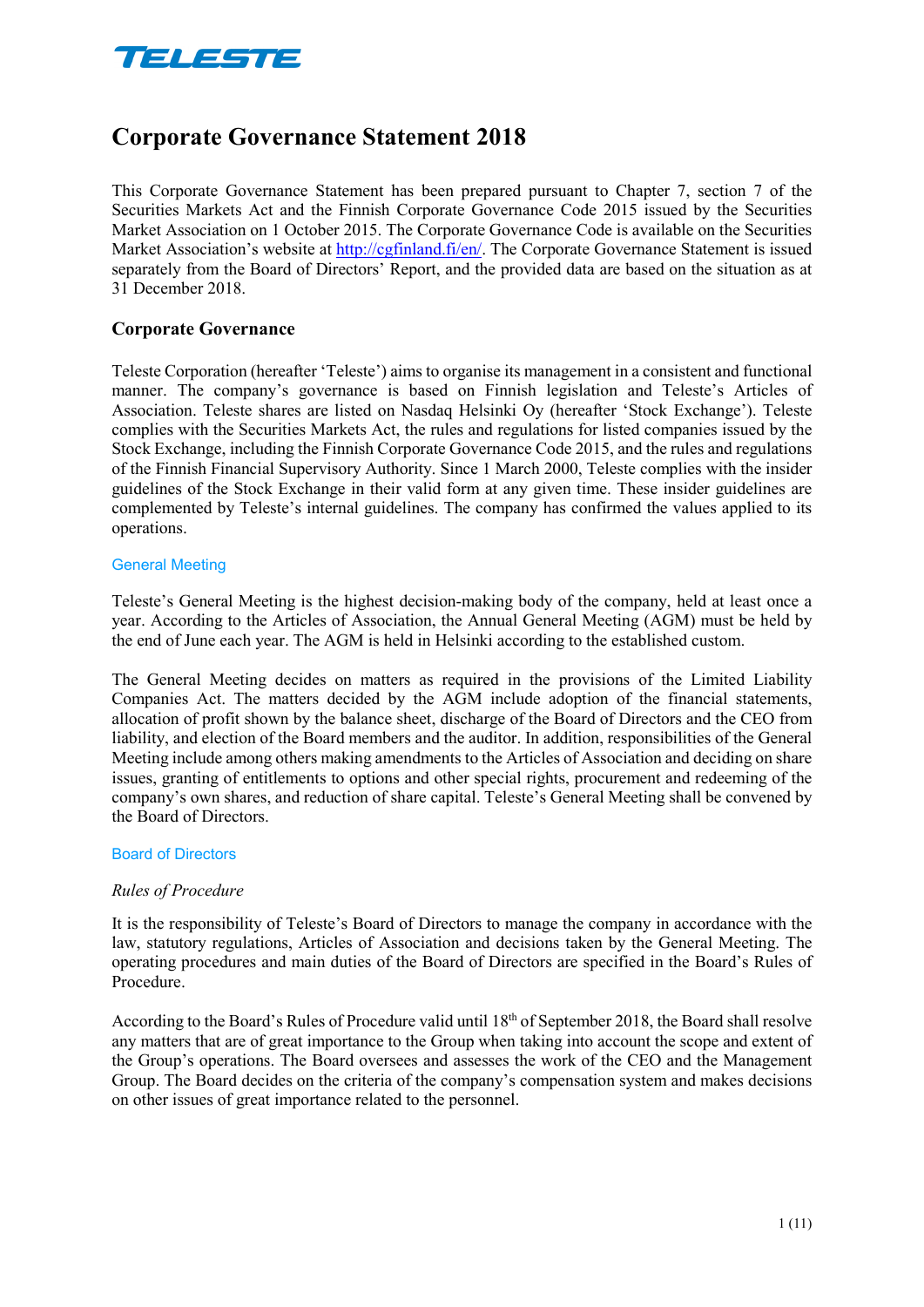# TELESTE

According to the said Rules of Procedure, the Board shall conduct an annual evaluation of its performance and working methods. The Board has adopted the Rules of Procedure, according to which the essential duties of the Board include the following:

- confirming the company's business strategy and revising it at regular intervals to ensure that it is kept up-to-date,
- approving annual budgets and supervising their implementation,
- deciding on individual major investments and divestments,
- reviewing and approving financial statements and interim reports,
- appointing the CEO and discharging them from their duties and specifying their responsibilities and terms and conditions of employment,
- deciding on incentive and bonus schemes for the management and personnel and, as necessary, presenting related proposals to the General Meeting,
- annually assessing the essential risks related to the company's operations and the management of such risks,
- confirming the company's values and policies.

In its meeting held on 18 September 2018, the Board of Directors adopted new Rules of Procedure. According to the new Rules of Procedure, the Board of Directors represents all the shareholders and always acts in the best interests of the company and its shareholders. The objective of the Board of Directors is to guide the company's business in such a manner that it provides the company's shareholders with the best possible return in the long run. The Board of Directors regularly monitors the achievement of the company's financial and strategic targets as well as the development of the company in accordance with the long-term goals. The Board of Directors provides the company management with external opinions and support. The Board is also responsible for ensuring that accounting, financial management and risk management in the company are appropriately organised. In addition, as applicable, the Board of Directors is responsible for matters related to the preparation of the shareholders' meeting and the implementation of its decisions.

The Board of Directors considers matters that have a significant and long-lasting effect on the company and defines the powers of the CEO. When considered necessary, the Board of Directors establishes committees to support its work. The Board of Directors decides on the members, chairpersons and rules of procedure of the committees.

Matters requiring approval by the Board are listed in Appendix 1 to the Board of Directors' Rules of Procedure. The appendix is regularly reviewed. In addition, the Board of Directors:

- confirms the company's ethical values and policies and monitors their implementation
- monitors the company management's communications with shareholders and the security market and, when necessary, discusses the formation of shareholder interest and the response of the market
- defines the company's dividend policy
- annually confirms the company's basic strategy as well as the business objectives for the planning period derived from the basic strategy
- annually studies the technical development as well as the general demand and competition environment in the industry and assesses the company's key risks on the basis of the analysis prepared by the CEO
- reviews and approves interim financial statements and interim reports as well as the annual financial statements and the Report of the Board of Directors
- holds a meeting with the chief auditors at least once a year
- appoints and, when necessary, dismisses the CEO
- makes the necessary proposals to the shareholders' meeting
- grants authorisation to sign for the company and power of procuration
- establishes Board committees, when necessary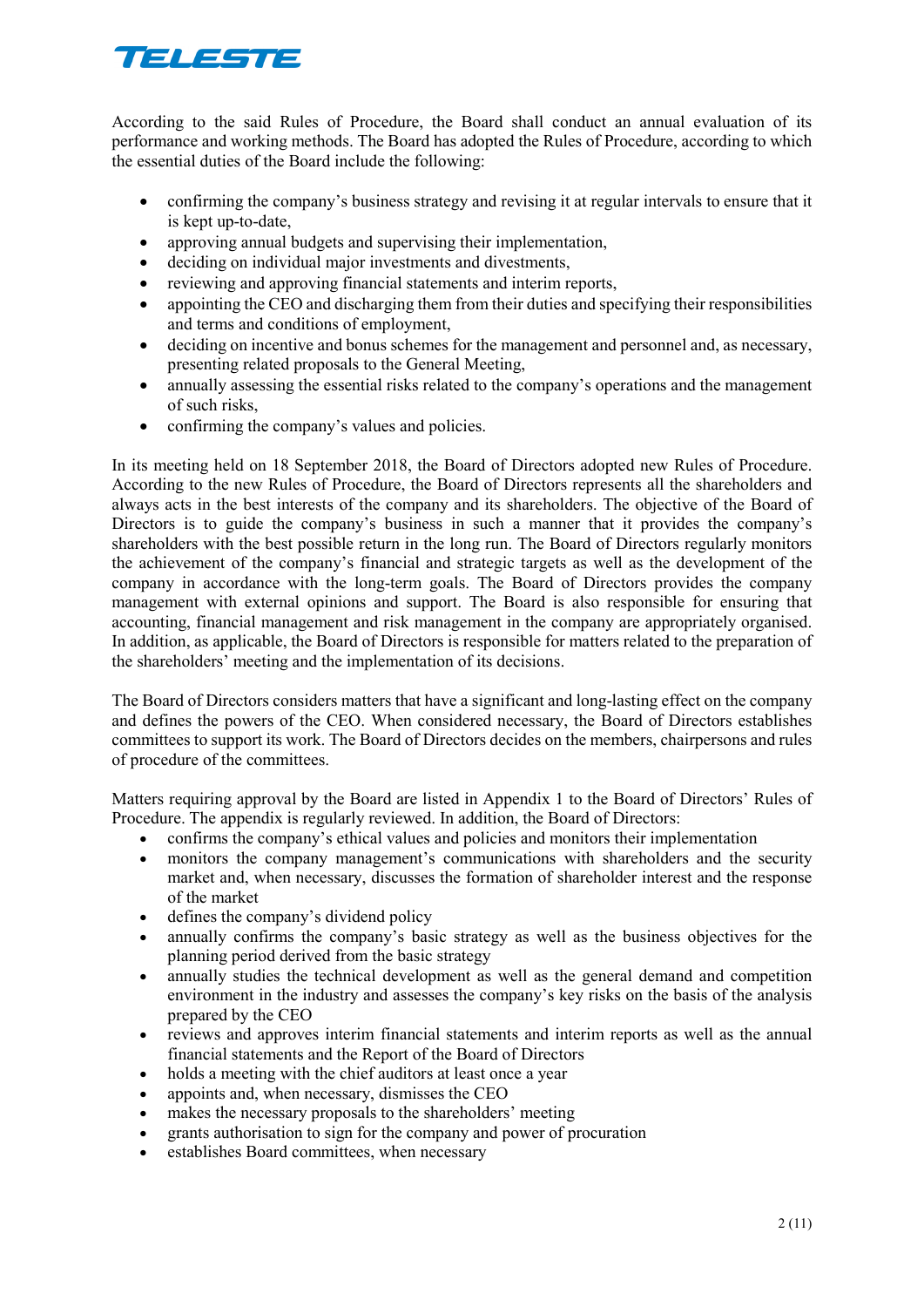

- considers any other matters that the Chairman of the Board and/or CEO have decided to place on the agenda for a meeting and matters that Board members have requested to be considered at a meeting by informing the Chairman about their request, and
- performs any other duties required by the Limited Liability Companies Act, the Articles of Association and other regulations.

The Rules of Procedure of the Board of Directors are available in their entirety on Teleste's website at [https://www.teleste.com/investors/corporate-governance/board-directors/rules-procedure-board.](https://www.teleste.com/investors/corporate-governance/board-directors/rules-procedure-board)

#### *Members of the Board of Directors*

According to the Articles of Association, the Annual General Meeting elects a minimum of three and maximum of eight Board members each year. The Annual General Meeting decides on the number of Board members and their election. The Board elects a Chairman of the Board from among its members. A person designated by the Board of Directors acts as the secretary of the Board. The candidates for the Board of Directors are chosen in co-operation between the Chairman of the Board and the major shareholders of the company. In addition to the required experience and areas of expertise, the guidelines on the diversity of the Board are taken into account when choosing candidates. The term of office of Board members is one year, lasting until the close of the Annual General Meeting following the election. The number of terms of a Board member is not limited.

The Annual General Meeting held on 5 April 2018 elected the six persons specified below to Teleste's Board of Directors. Pertti Ervi was elected Chairman on 5 April 2018 by the members of the Board.

- Pertti Ervi, Chairman, b. 1957, B. Sc. (Eng.), independent consultant, Board member since 2009
- Jannica Fagerholm, member of the Board, b. 1961, M.Sc. (Econ.), Signe and Ane Gyllenberg Foundation, Managing Director, Board member since 2013
- Timo Luukkainen, member of the Board, b. 1954, B.Sc. (Econ.), M.Sc. (Eng.), MBA, Board professional, Board member since 2016
- Timo Miettinen, member of the Board, b. 1955, M.Sc. (Eng.), Chairman in EM Group Oy, Board member since 2016
- Heikki Mäkijärvi, member of the Board, b. 1959, M.Sc. (Eng.), Telia Ventures, CEO, Board member since 5.4.2018
- Kai Telanne, member of the Board, b. 1964, M.Sc. (Econ.), Alma Media Corporation, CEO, Board member since 2008

The members of the Board are not employed by the company, and on the basis of assessment in accordance with the issued Finnish recommendations, they are independent of the company and its significant shareholders, with the exception of following Board members:

- Timo Luukkainen Board member in Tianta Oy since 6.4.2018. Tianta Oy is a significant shareholder of Teleste.
- Timo Miettinen control over Tianta Oy (60% of the shares and voting rights). Tianta Oy is a significant shareholder of Teleste.

On 31 December 2018, Board members and their controlled entities held shares in Teleste Corporation and other companies included in the Teleste Group as follows:

- Pertti Ervi 18,983 shares
- Jannica Fagerholm 11,543 shares
- Timo Luukkainen 4,652 shares
- Timo Miettinen 5,929 shares, controlled entity Tianta Oy 4,409,712 shares
- Heikki Mäkijärvi 1,916 shares
- Kai Telanne 23,063 shares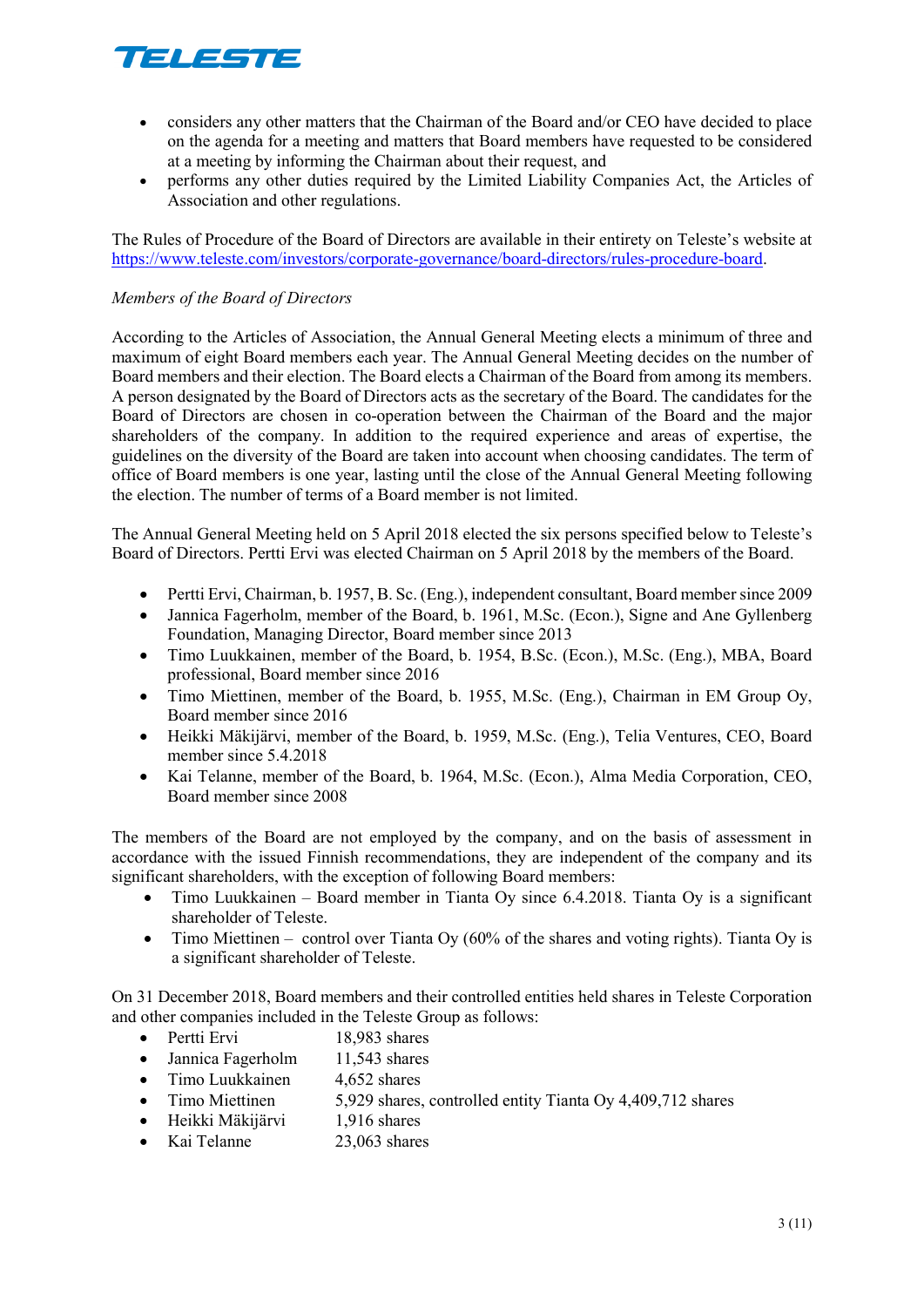

On 31 December 2018, Board members or their controlled entities held no share-based entitlements in Teleste Corporation or other companies included in the Teleste Group.

In 2018, Teleste's Board of Directors held 9 meetings.

The Board members attended the meetings as follows:

- Pertti Ervi 9/9
- Jannica Fagerholm 9/9
- Timo Luukkainen 9/9
- Timo Miettinen 9/9
- Heikki Mäkijärvi 9/9
- Kai Telanne 9/9

In addition to the Board members, meetings of the Board were attended by the CEO, the Deputy CEO, the CFO, and other persons who were specifically invited as necessary.

#### *Principles concerning diversity of the Board of Directors*

Teleste has established principles concerning the diversity of the Board of Directors, taking into account the extent of the company's business and the needs related to its phase of development. Teleste's Board of Directors adopted the diversity principles concerning the Board of Directors on 10 August 2016.

It is in the interests of Teleste and its shareholders that Teleste's Board of Directors is composed of people with different educational and professional backgrounds and international experience, and that Board members have complementary expertise and knowledge in different topics, such as Teleste's field of business and the related technologies, risk management and international sales and marketing. Teleste's objective is that both genders are represented in the Board of Directors.

Teleste does not have a separate nomination committee. The candidates for the Board of Directors are chosen in co-operation between the Chairman of the Board and the major shareholders of the company. In addition to the required experience and areas of expertise, the guidelines on the diversity of the Board are taken into account when choosing candidates.

The Annual General Meeting held on 5 April 2018 elected six members to the Board of Directors, five men and one woman. The Board members had a technical or business degree. Further, the other above factors and characteristics relevant to diversity were also represented in the Board of Directors in 2018.

#### *Remuneration of Board members*

The Annual General Meeting decides on the remuneration of the members of the Board of Directors. The Annual General Meeting held on 5 April 2018 decided on the following remunerations for Board service until the next AGM: The Chairman of the Board will be paid EUR 64,000 a year and each member EUR 32,000 a year. Out of the annual remuneration to be paid to the Board members, 40 per cent of the total gross remuneration amount will be used to purchase Teleste Corporation's shares for the Board members through trading on regulated market organized by Nasdaq Helsinki Ltd, and the rest will be paid in cash. If committees of the Board of Directors are established for the Company, the following meeting fees will be paid: chairman EUR 600 and each member EUR 400 per meeting of the committee.

Salaries, remuneration and fringe benefits paid to the Board of Directors in 2018 were as follows:

- Pertti Ervi, EUR 65,200, including 3,832 Teleste shares
- Jannica Fagerholm, EUR 33,800, including 1,916 Teleste shares
- Timo Luukkainen, EUR 32,000, including 1,916 Teleste shares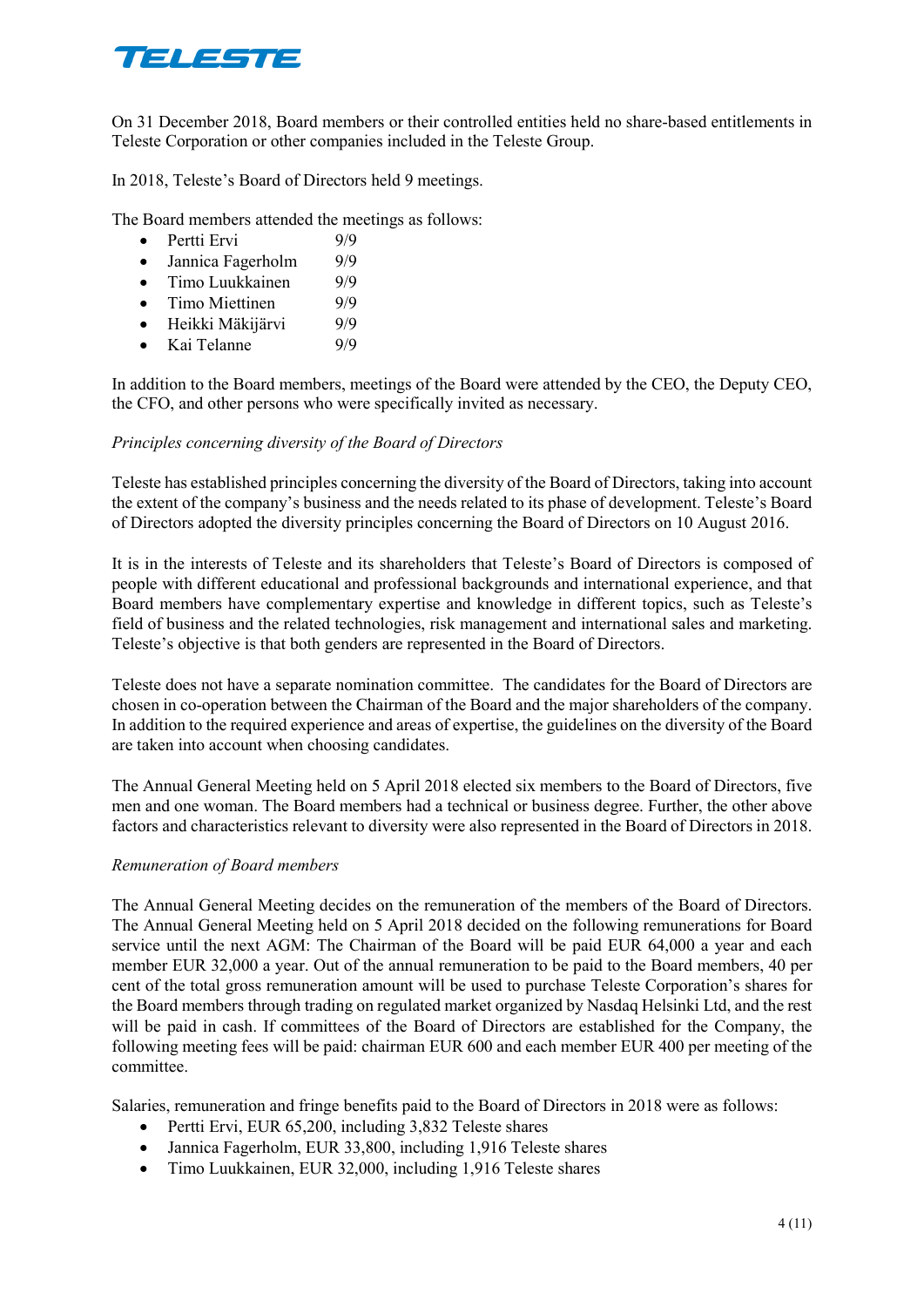

- Timo Miettinen, EUR 32,000, including 1,916 Teleste shares
- Heikki Mäkijärvi, EUR 32,000, including 1,916 Teleste shares
- Kai Telanne, EUR 33,200, including 1,916 Teleste shares

#### *Audit Committee*

On 5 April 2018, Teleste's Board of Directors established an audit committee to prepare matters concerning the company's financial reporting and supervision. The audit committee assists the Board of Directors by preparing the matters that fall within the responsibilities of the audit committee. The audit committee convenes at least four times a year.

The majority of the members of the audit committee must be independent of the company, and at least one member must be independent of the company's significant shareholders. The audit committee must have the expertise and experience required to fulfill the responsibilities of the committee. The audit committee consists of a minimum of three Board members, each of whom fulfills the requirements on independence and understanding of financial information as well as any other requirements specified in Finnish law and regulations concerning Finnish listed companies.

The audit committee consists of Jannica Fagerholm (Chair), Pertti Ervi and Kai Telanne (members). The Chair of the audit committee reports the committee's meetings to the Board of Directors in a summary.

In addition to the committee members, the participants in audit committee meetings include the company's CIO (secretary), CEO, CFO and auditor. The audit committee may invite other experts or representatives of the operative management to attend its meetings as necessary. Any Board member may attend audit committee meetings at their discretion. The minutes of the audit committee are distributed to all Board members.

The responsibilities of the audit committee include

- monitoring of Teleste Corporation's economic and financial situation as well as the financial statement reporting process
- supervision of the company's financial reporting process
- supervision of compliance with the accounting policies for consolidated financial statements and with the IFRS
- reviewing interim reports and financial statements and giving recommendations to the Board of Directors before the publication of stock exchange releases on interim reports and financial statements
- assessment of the efficiency of the company's internal control and risk management systems
- supervision of compliance with policies and principles confirmed by the Board as well as internal auditing
- processing of the Corporate Governance Statement
- monitoring of the company's information management strategy and data security-related policies
- monitoring of the statutory audit of the financial statements and consolidated financial statements
- evaluation of the independence of the statutory auditor or audit firm
- monitoring of the additional services provided by the audit firm
- preparation of a proposal to the Annual General Meeting on the election of auditor and communication with the auditor
- performing other tasks assigned to the committee by the Board of Directors.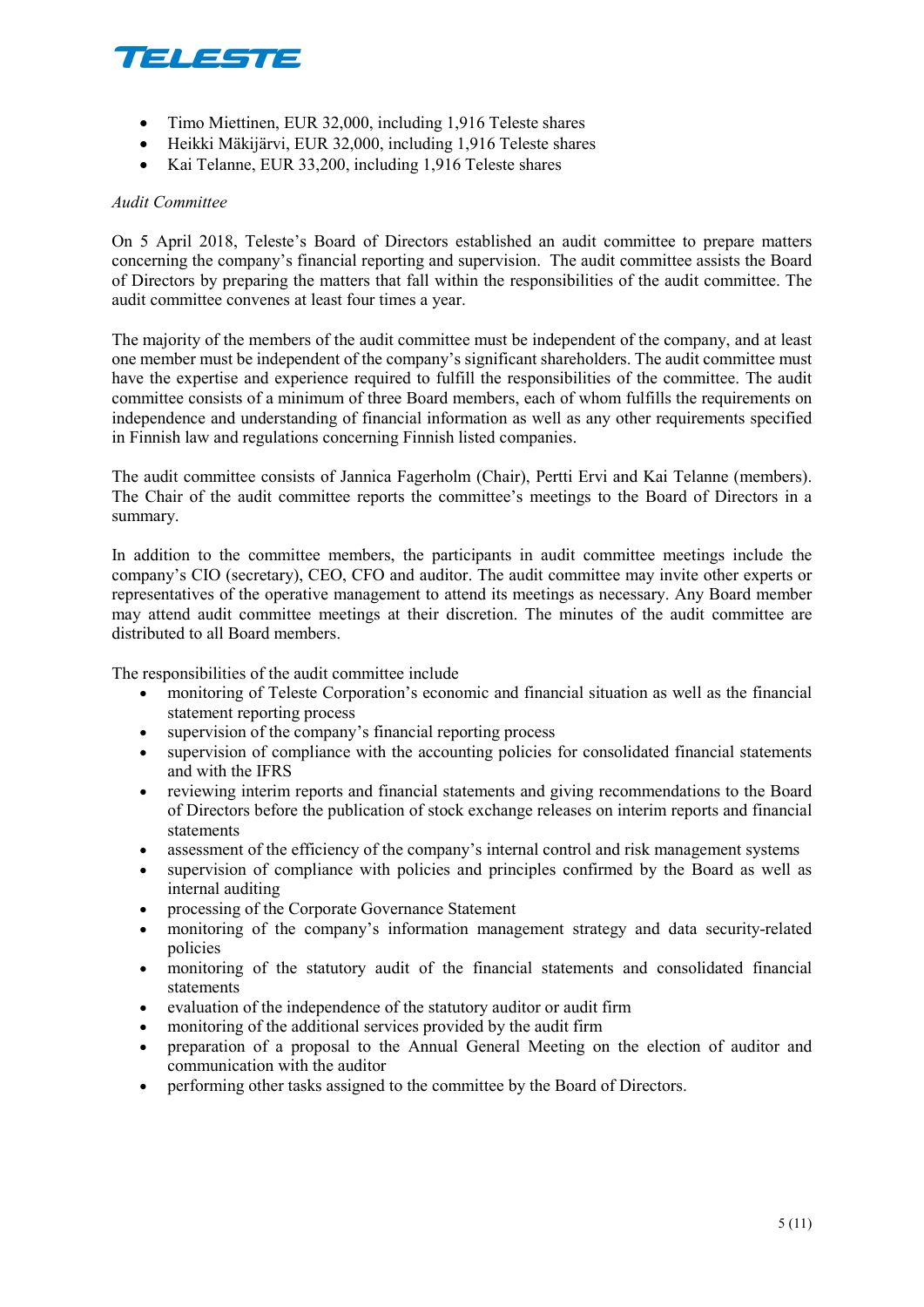

#### President and CEO

The company's CEO is in charge of the Group's business operations and corporate governance in accordance with the law, Teleste's Articles of Association and the instructions and regulations issued by the Board.

The detailed terms of employment of the CEO are specified in a written contract approved by the Board of Directors. The CEO is not a member of Teleste's Board of Directors. Teleste's current President and CEO, Jukka Rinnevaara, b. 1961, M.Sc. (Econ.), started as CEO on 1 November 2002. The CEO is assisted by the Management Group.

The company's Board of Directors decides on the salary, remuneration and other benefits received by the CEO. Salary, remuneration and fringe benefits paid to Teleste's CEO in 2018 totalled EUR 489,996. In addition, there was an additional pension payment of EUR 94,231 and capital redemption payment of EUR 71,500 in the financial year.

The contractual retirement age of CEO Jukka Rinnevaara is 60 years. CEO's contract includes defined contribution supplementary pension. The CEO's pension plan is arranged through group pension insurance and a capital redemption policy. The payment level of the group pension is 25 per cent of basic pay, excluding bonuses. Payment under the capital redemption policy is subject to the same adjustment procedure as the CEO's basic pay excluding bonuses.

The contract of CEO Rinnevaara specifies that his term of notice is six (6) months in case the CEO decides to withdraw, and eighteen (18) months should the contract be terminated by the company. Upon termination of the CEO's contract by the company, the CEO will be paid a compensation corresponding to eighteen (18) months of service without benefits.

#### Management Group

On 31 December 2018, the Group's Management Group consisted of seven members including the CEO, to whom the members of the Management Group report. The members of the Management Group are directors representing Teleste's business areas and units and directors representing the Group management. The subsidiaries operate as part of the business areas. Teleste's Management Group is chaired by the CEO who reports to the Board of Directors. The Management Group has no authority under law or the Articles of Association.

On 31 December 2018, Teleste's Management Group consisted of the following members:

- Jukka Rinnevaara, born in 1961, M.Sc. (Econ.), CEO, is in charge of the Group's business operations and corporate governance in accordance with the law, Teleste's Articles of Association and the instructions and regulations issued by the Board
- Johan Slotte, born in 1959, LL.M., EMBA, Deputy CEO, is in charge of the Germany, Austria and Switzerland areas including CEO of the Cableway companies, as well as the development and legal affairs related to Teleste Group's business operations
- Juha Hyytiäinen, born in 1967, M.Sc. (Econ.), CFO, is in charge of Finance, HR and ICT
- Hanno Narjus, born in 1962, M.Sc. (Econ.), Senior Vice President in charge of Network Products business unit
- Esa Harju, born in 1967, M.Sc. (Eng.), Senior Vice President in charge of Video Security and Information business unit
- Pasi Järvenpää, born in 1967, M.Sc. (Eng.), Senior Vice President in charge of Teleste's Research and Development
- Markus Mattila, born in 1968, M.Sc. (Eng.), Senior Vice President in charge of Teleste's Operations

The Management Group handles the main issues related to managing the company, such as matters related to strategy, budgets, interim reports and acquisitions, and prepares investments for approval by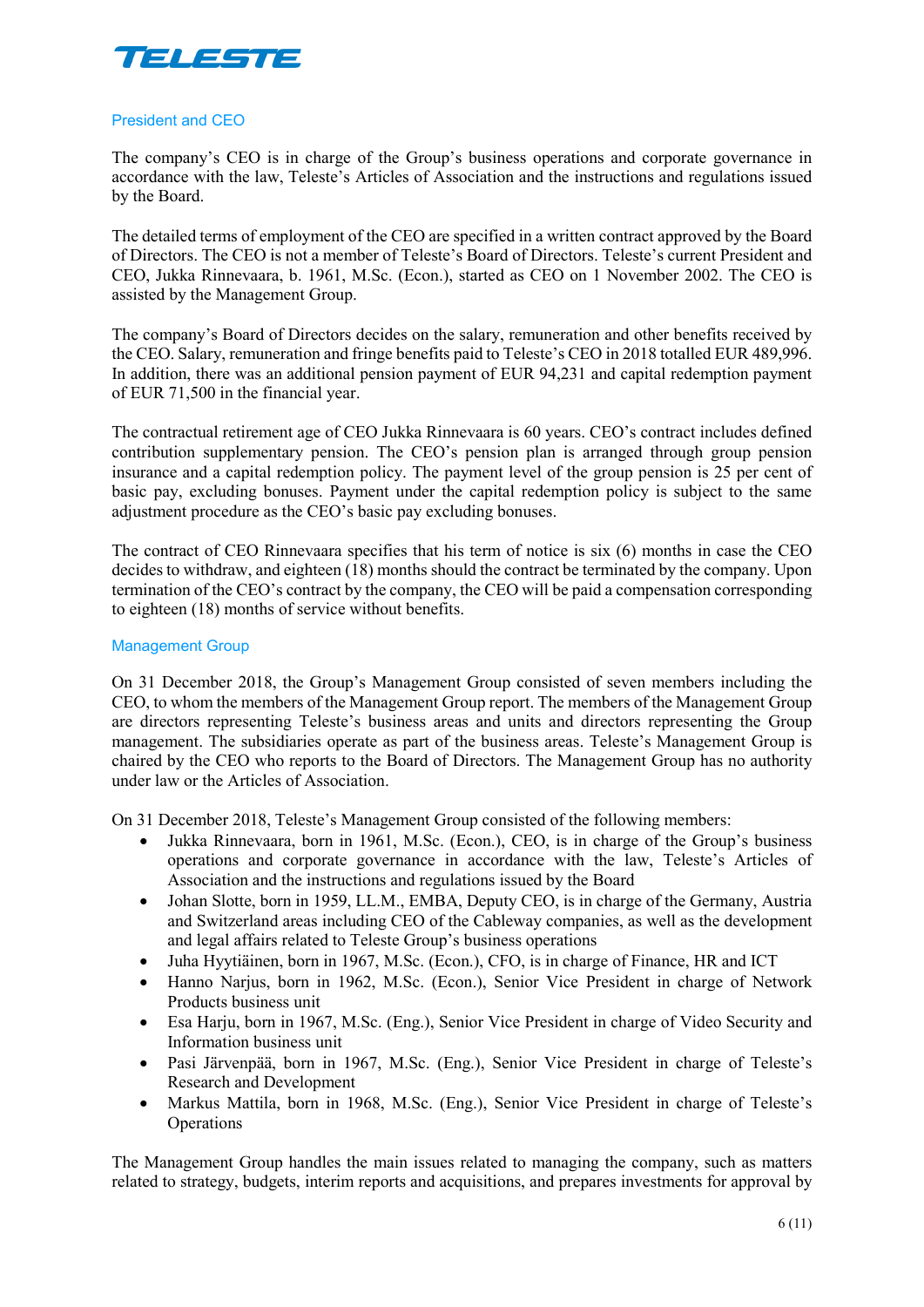

the Board of Directors. As a rule, the Management Group meets once a month and at other times when necessary.

The Board of Directors decides on the management's incentive and remuneration systems on the basis of the CEO's proposal.

The salary of all Management Group members consists of a fixed basic salary and a performance-based bonus. The amount of performance-based bonus depends on the performance of the company and the business area in question, as well as the achievement of other key operative objectives.

The Management Group including the CEO has a group pension plan and payment is based on the annual pay of the insured person, excluding bonuses. The payment is 25 per cent of the above pay.

#### **Incentive schemes and ownership by the management**

Management Group's shareholding and share-based entitlements

On 31 December 2018, Management Group members and their controlled entities held shares in Teleste Corporation and other companies included in the Teleste Group as follows:

- Jukka Rinnevaara 101,311 shares
- Johan Slotte 9,634 shares
- Juha Hyytiäinen 7,724 shares
- Hanno Narjus 5,861 shares
- Esa Harju 6,650 shares
- Pasi Järvenpää 3,890 shares
- Markus Mattila 9,304 shares

On 31 December 2018, Teleste did not have any running stock option programmes, and the CEO, the members of the Management Group or their controlled entities did not hold any Teleste options or other share-based entitlements.

For shareholdings of the CEO and Management Group members, see Notes section: the Related party transactions.

In 2018, Teleste was not involved in any related party transactions that would have been of material importance for Teleste and deviated from normal business or been carried out on other than ordinary market terms.

#### **Share-based incentive programme LTI 2015**

On 5 February 2015, Teleste's Board of Directors decided on the establishment of a new long-term share-based incentive programme to be offered to Teleste's key employees (hereafter 'LTI 2015'). The objective of LTI 2015 is to align the key employees' interests with those of Teleste's shareholders by creating a long-term equity interest for the key employees and, consequently, to increase the company's value in the long term and to drive a performance culture, retain key employees and offer the key employees a competitive compensation for excellent performance.

LTI 2015 consists of three annually commencing plans with three main elements: an investment in Teleste shares that is required for a key employee to be included in the LTI 2015 programme; a matching share plan with a three-year vesting period based on the above investment; and a performance matching plan with a three-year performance period.

The commencement of each plan and the inclusion of eligible participants were subject to a specific approval by Teleste's Board of Directors.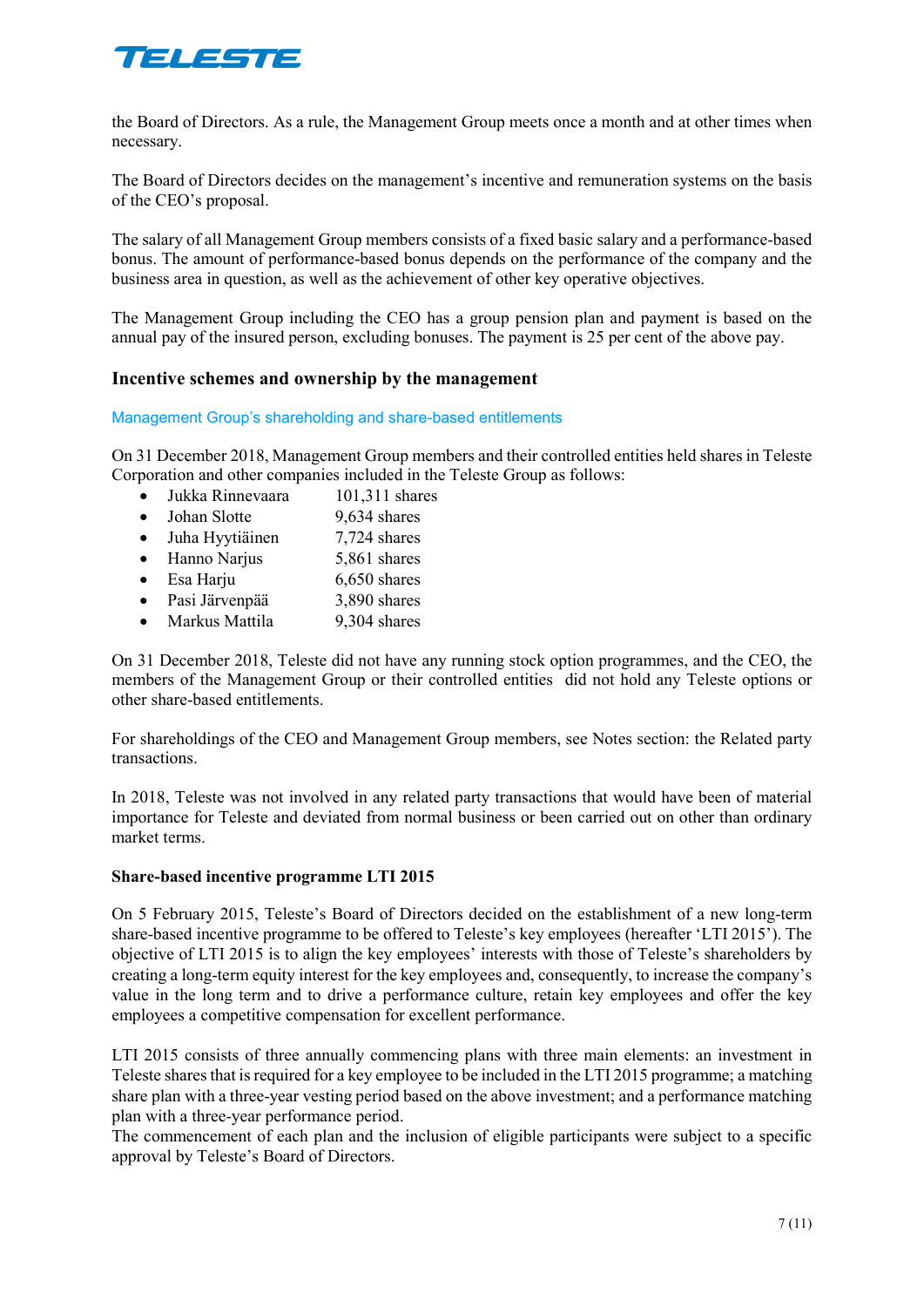

The matching share plan includes the investment of an individual participant in Teleste's shares and the delivery of matching shares as a long-term incentive reward against the invested shares. After the threeyear vesting period, the key employee receives one matching share for each invested share free of charge.

The performance matching plan includes a three-year performance period. The potential share rewards will be delivered if the performance targets set by the Board of Directors are attained.

The performance criterion applied to the all three plans alike is the total shareholder return (TSR) of Teleste's share in the three-year performance period. A precondition for an individual key employee's participation in the plan was the above mentioned investment in Teleste shares. The Board of Directors approved 37 key employees as eligible to participate in the first LTI 2015 program on 2015-2017, 42 key employees to participate on 2016-2018 and 40 key employees to participate on 2017-2019.

The gross quantity of matching shares delivered under the 2015–2017 plan ending in April 2018 was 47,250 shares, and the gross quantity of performance matching shares was 39,724 shares. A net quantity of 42,771 shares were delivered to the key employees entitled to reward through a directed share issue on 6 April 2018. The maximum gross quantities of shares delivered under the 2016–2018 plan starting in 2016 are 53,600 matching shares and 214,400 performance matching shares. The maximum gross quantities of shares delivered under the 2017–2019 plan starting in 2017 are 58,300 matching shares and 233,200 performance matching shares. Applicable taxes are deducted from the gross quantities, and the remaining net quantity is delivered to the participants as Teleste shares.

#### **Share-based incentive programme LTI 2018**

On 7 February 2018, Teleste's Board of Directors decided on the establishment of a new long-term share-based incentive programme to be offered to Teleste's key employees (hereafter 'LTI 2018'). The objective of LTI 2018 is to align the key employees' interests with those of Teleste's shareholders by creating a long-term equity interest for the key employees and, consequently, to increase the company's value in the long term and to drive a performance culture, retain key employees and offer the key employees a competitive compensation for excellent performance. LTI 2018 consists of three annually commencing plans with the following main elements: an investment in Teleste shares as a precondition for the key employee's participation in the individual plan, a matching share plan with a three-year vesting period based on the individual investment and a performance share plan with a three-year performance period.

The first plans within the programme are the matching share plan 2018–2020 and the performance share plan 2018–2020. The commencement of each new plan, its eligible participants and the matching ratio and performance targets applied to the individual plan is subject to a separate approval of Teleste's Board of Directors in each case. The matching share plan 2018–2020 comprises the individual key employee's investment in Teleste's shares and the delivery of a specific number of matching shares without consideration as a share reward based on the share investment after the three-year vesting period. The matching shares are delivered according to a fixed matching ratio determined by the Board of Directors for each individual plan. The matching ratio applied to the matching share plan 2018–2020 is one matching share for each two shares invested. The maximum aggregate gross quantity of matching shares that may be delivered on the basis of the matching share plan 2018–2020 is approximately 24,400 shares The performance share plan 2018–2020 comprises a three-year performance period. The potential share rewards will be delivered if the performance targets set by the Board of Directors are achieved. The performance measure applied in the performance share plan is the total shareholder return (TSR) of Teleste share. The above investment in Teleste's shares is the requirement for an individual key employee to be included in the plan. If all the eligible key employees participate in the plan by fulfilling the investment precondition and the performance targets set for this performance share plan are fully achieved, the maximum number of shares that may be delivered under the performance share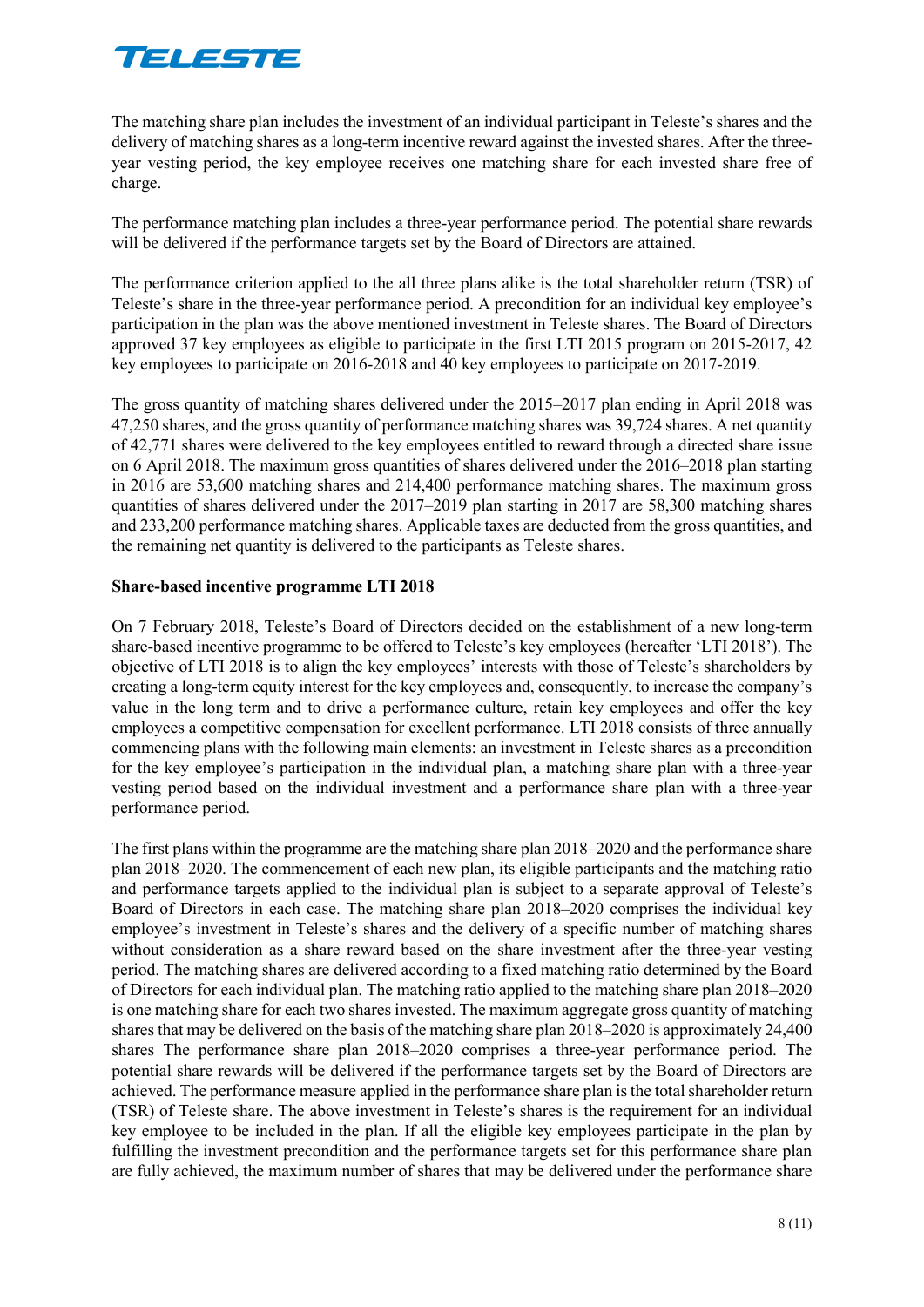

plan 2018–2020 is approximately 292,800 shares (gross before the deduction of the applicable taxes). The Board of Directors approved 35 key employees as eligible to participate in the plans beginning in 2018.

#### **Auditing, revisions and remuneration of the auditor**

The term of office of Teleste's auditor expires at the closing of the first Annual General Meeting following the election.

On 5 April 2018, Teleste's AGM elected Authorised Public Accountants KPMG Oy Ab for the company's auditor. The principally responsible auditor is Petri Kettunen, APA.

In addition to their statutory duties, the auditors report their observations to Teleste Corporation's Board of Directors and attend at least one Board meeting each year.

In 2018, Teleste Group's auditing expenses totalled EUR 177,651, of which the amount of KPMG was EUR 166,651. In addition, units of KPMG have supplied Teleste Group companies with other consultation worth total EUR 14,900 and other than KPMG auditors for EUR 46,036.

#### **Insider management**

Since 1 March 2000, Teleste complies with the insider guidelines issued by the Board of Directors of Nasdaq Helsinki Oy in their valid form at any given time. These insider guidelines are complemented by the company's internal guidelines.

The Market Abuse Regulation ((EU) No. 596/2014, 'MAR') entered into force on 3 July 2016. As a result of the MAR, Teleste no longer has public insiders. The last date of updating the public insider register was 2 July 2016.

Teleste maintains a permanent insider register and project-specific insider lists prepared specifically for each project as needed. The permanent insider list includes the persons who are always up-to-date with all insider information concerning Teleste. There are no persons mentioned in the said insider list.

Project-specific insider list includes the persons who work for Teleste under an employment contract or other agreement and receive insider information concerning an individual project, as well as other persons to whom Teleste discloses insider information concerning an individual project. 'Project' refers to an identifiable arrangement or set of procedures which is being prepared at Teleste in strict confidence and which, when disclosed, could materially affect the value of Teleste's financial instrument. The CEO evaluates each case to determine whether an arrangement or a set of procedures is considered as a project.

The persons discharging managerial responsibilities at Teleste with the obligation to notify are Board members, CEO, Deputy CEO and CFO. They and persons closely associated with them have the obligation notify Teleste and the Finnish Financial Supervisory Authority of transactions conducted with Teleste's financial instruments. Teleste announces the transactions reported to it in a specific stock exchange release.

It is recommended for persons discharging managerial responsibilities at Teleste to time their trading activities with financial instruments issued by Teleste at such times that as accurate as possible information affecting the value of the share is available in the market.

The persons discharging managerial responsibilities at Teleste and anyone participating in the preparation of interim reports and/or financial statements are forbidden on their own account or on behalf of others, directly or indirectly, to trade with financial instruments issued by Teleste during the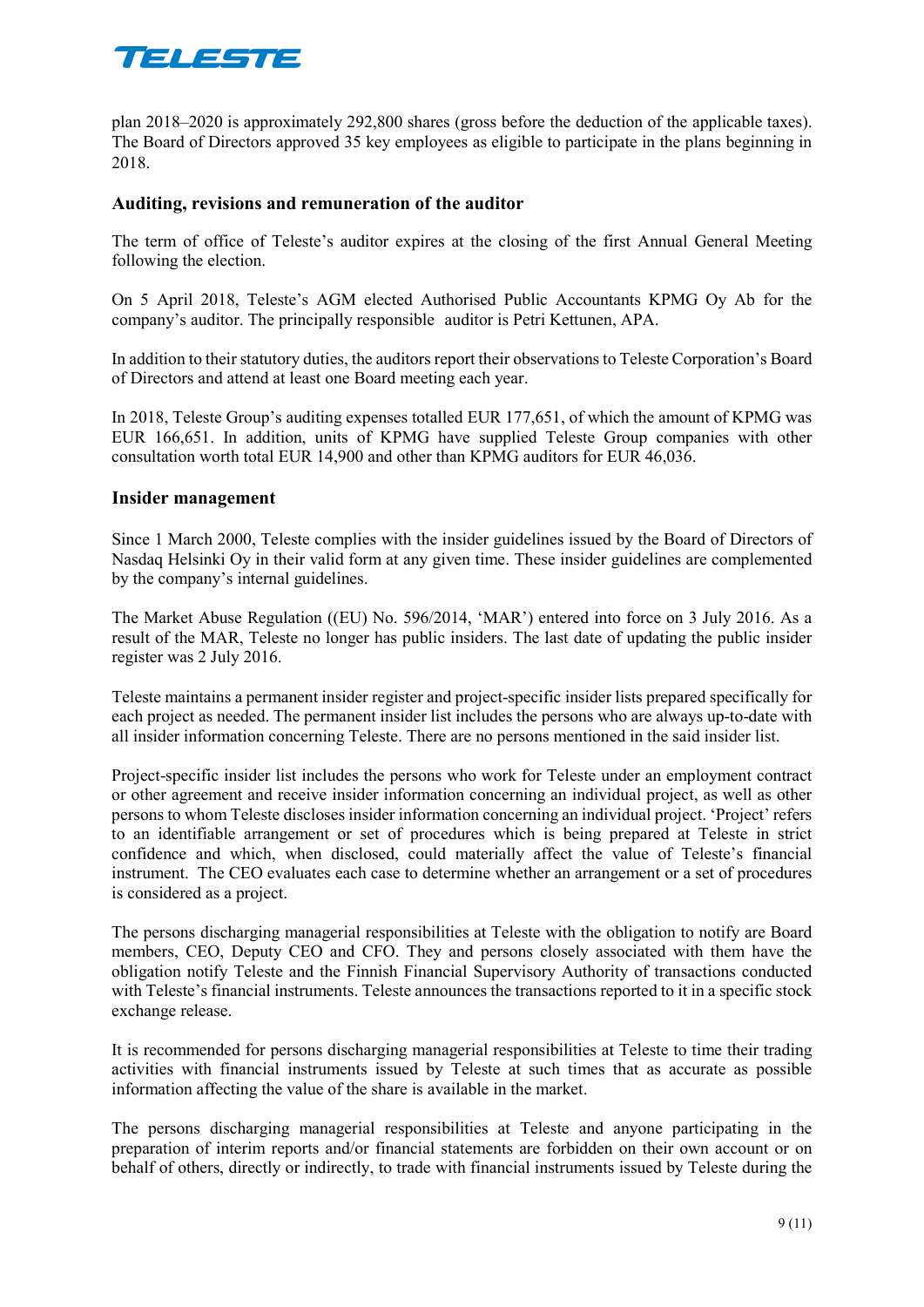

'closed window' period, that is, for thirty (30) days prior to the publication of an interim report and financial statements. The persons participating in the preparation of interim reports and/or financial statements include the rest of Teleste's Management Group, the person in charge of investor relations and persons from financial administration participating in group accounting and management reporting.

Teleste's insider administration supervises compliance with the insider guidelines and maintains insider lists as well as a list of persons discharging managerial responsibilities and persons closely associated with them. Teleste's Deputy CEO is in charge of insider issues.

People employed by Teleste may report suspected violations of rules and regulations concerning the financial markets through an independent channel within the company.

## **Internal supervision, risk management and internal auditing**

#### Internal supervision

Teleste's internal supervision is designed to support the implementation of the strategy and to ensure the achievement of the specified goals, compliance with the regulations as well as the reliability and correctness of the conducted financial reporting. Internal supervision is based on Teleste's values and corporate culture, as well as on mutually supporting structures and processes within the Group and operational levels. The management of the Group and the business units monitor the internal supervision as part of their normal managerial duties, while the Board evaluates and verifies the appropriateness and efficiency of the internal supervision. In both business areas, the management of the business unit, supported by Teleste's centralized controlling function, is responsible for compliance with the principles of internal supervision on all levels of the areas.

#### Risk management

Risk management is based on the strategic and business goals of Teleste Group. The Group risk principles and objectives are subject to approval by Teleste's Board of Directors. Risk management aims to ensure the achievement of business goals, so that material risks affecting business operations and posing a threat to the achievement of goals are identified and continuously monitored and evaluated. The risk management methods are specified and the implementation of risk prevention is attempted through the same. In addition, any risks that for economic or other reasons are reasonable to insure, are aimed to be covered by insurance. In risk management, the regular evaluation of most significant risks and exercising control thereof in a cost-effective manner are emphasized. Risk management supports the business operations and generates added value that promotes decision-making and goal-setting by the management in charge of business operations. Monthly reporting constitutes part of the risk management system. A part of the risk management system is monthly reporting by which, in particular, the development of the orders received, turnover, order backlog, deliveries, trade receivables and cash flow is monitored and, through the same, the profit development of the entire Teleste Group. The Board of Directors annually reviews essential business risks and their management. Risk management constitutes an integral part of the strategic and operational activities of the business areas. Risks are reported to the Board on a regular basis.

Teleste's risk management system covers the following risk categories, among others:

- strategic risks
- operational risks
- financial risks
- interest group risks
- personnel risks
- property and business interruption risks